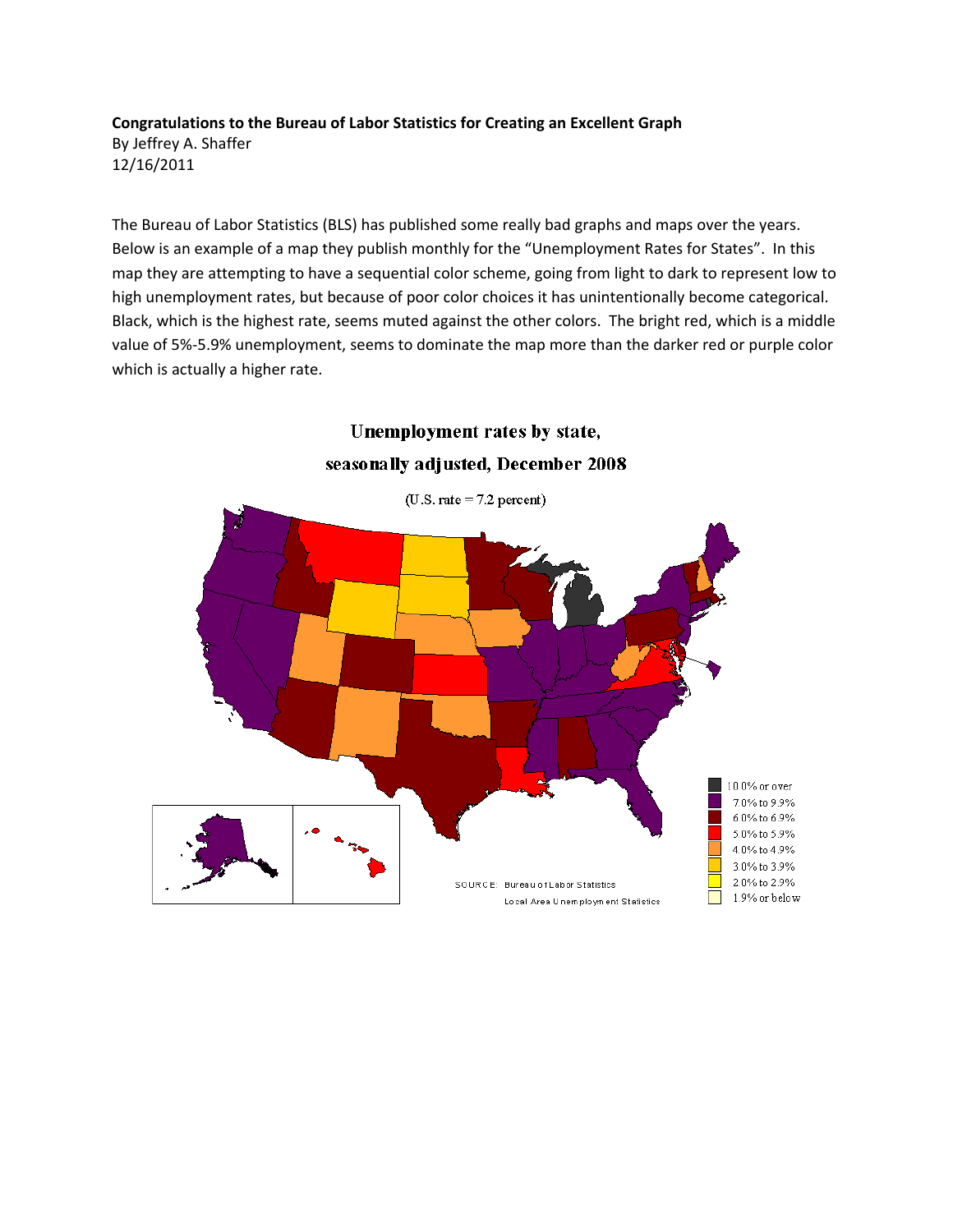However, the highlight for today is a refreshingly well done graph on the unemployment rate and median earnings when compared to education attained.



This graph is very well done. Notice the following characteristics.

- Simple bar graph used for comparison. The choice of the bar graph allows the reader to easily compare the categories.
- Consolidated labeling and diverging horizontal scale allows for combined axis labels in the middle.
- There are no extra gridlines, no horizontal axis line, no axis scale and no border around the chart (unfortunately the webpage coding added an unnecessary border on their website at [http://www.bls.gov/emp/ep\\_chart\\_001.htm\)](http://www.bls.gov/emp/ep_chart_001.htm)
- The data points are placed on the bars themselves providing addition information to the story.
- The addition of a very clean reference line (in this case the average) gives additional context to the story and provides a context for each bar to be compared against.
- Formatting is very clean. A single decimal place is consistent for the unemployment rate and the median income is not cluttered with decimal places, but includes a comma for thousands.
- The use of color is simple. Someone who is color blind may not be able to distinguish between the red and the green easily, but since the color is not crucial to the story nothing will be lost.
- Great care was taken to have the negative statistic, in this case the unemployment rate, increase horizontally to the left, while the positive indicator of median weekly earnings increase to the right.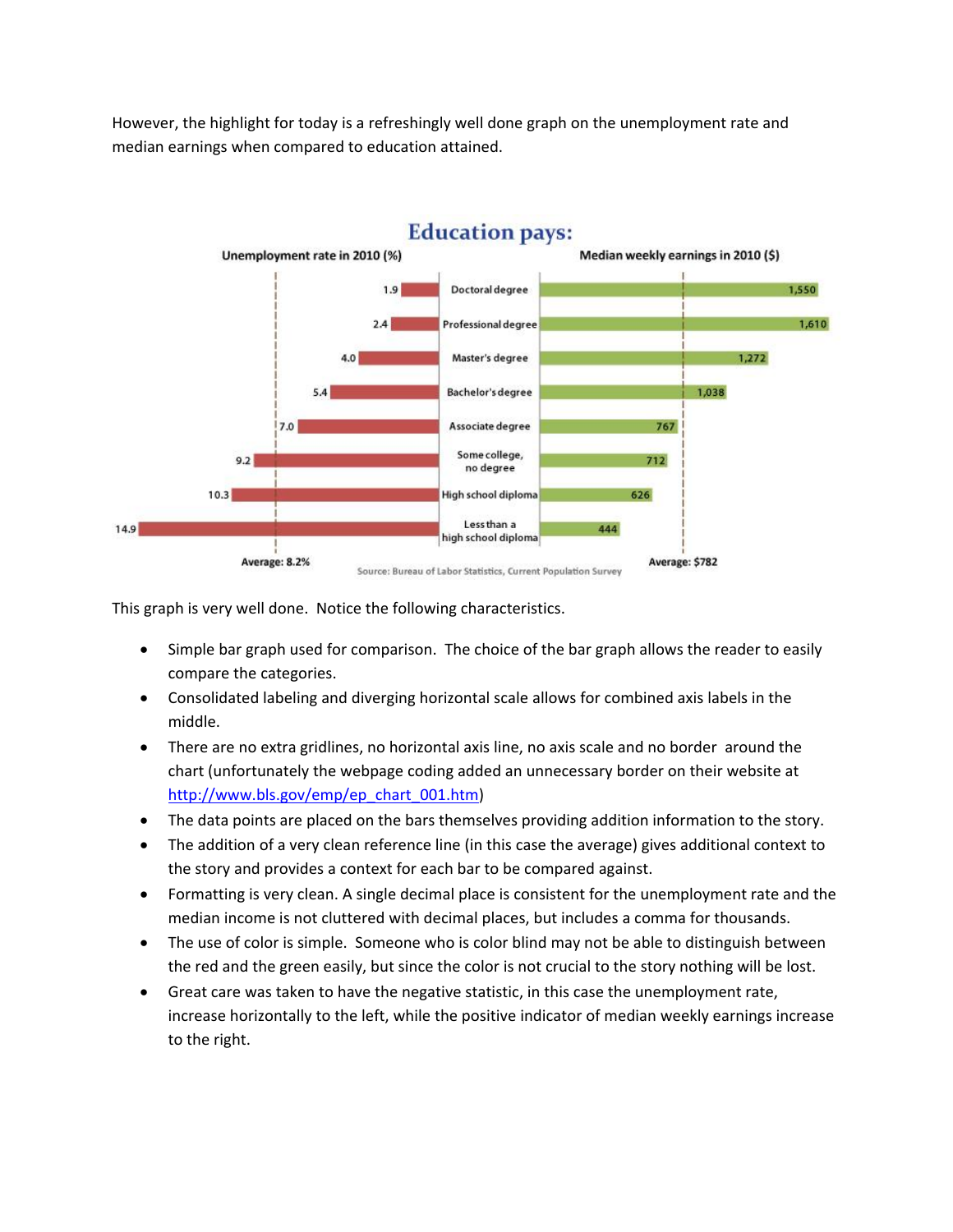Notice that they utilized some of the same techniques that were discussed in the recent "Make Category" [Comparisons Much Easier with these Redesigns](http://makingdatameaningful.com/2011/11/28/make-category-comparisons-much-easier-with-these-redesigns/)" post on the Making Data Meaningful blog. Now some may argue the overall message of this graph, which is, higher education will lead directly to higher income. This may or may not be the case; however, the BLS has done an excellent job at presenting this data. **Congratulations to the Bureau of Labor Statistics for creating an excellent graph.**

As it relates to the first unemployment map, simply changing the color scheme would solve the categorical color problem. Here is the same map using a color blind friendly blue-orange diverging color scheme. More importantly though, examine the difference in the emphasis on the orange and dark orange states and very little emphasis on Montana, Kansas, Louisiana and Virginia which were bright red in the original version.



However, when using this diverging color scheme the blue still attracts attention to the low percentage states. This kind of color contrast might work well for a political map, for example Republican vs. Democrat, but for a low to high scale this can be confusing. A better version of this could be achieved by using a single color, light to dark, and removing a few of the bands, for example 5 or 6 bands instead of 8. Here is the same map using the sequential color palette but only using orange and 6 bands. This is similar to the original map, but avoids the purple and dark red being interpreted as categorical.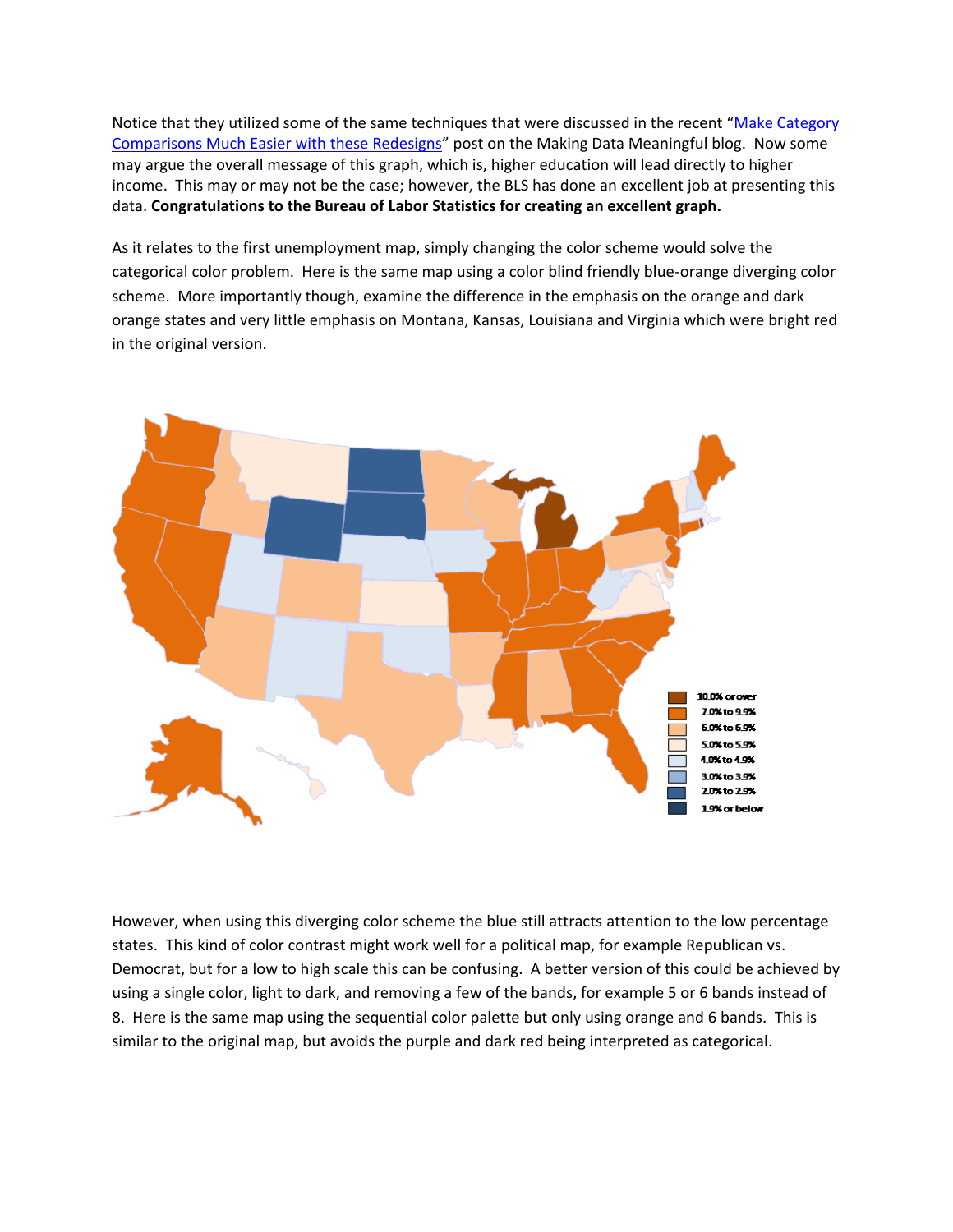

Here is the same map using only gray scale as the sequential coloring.

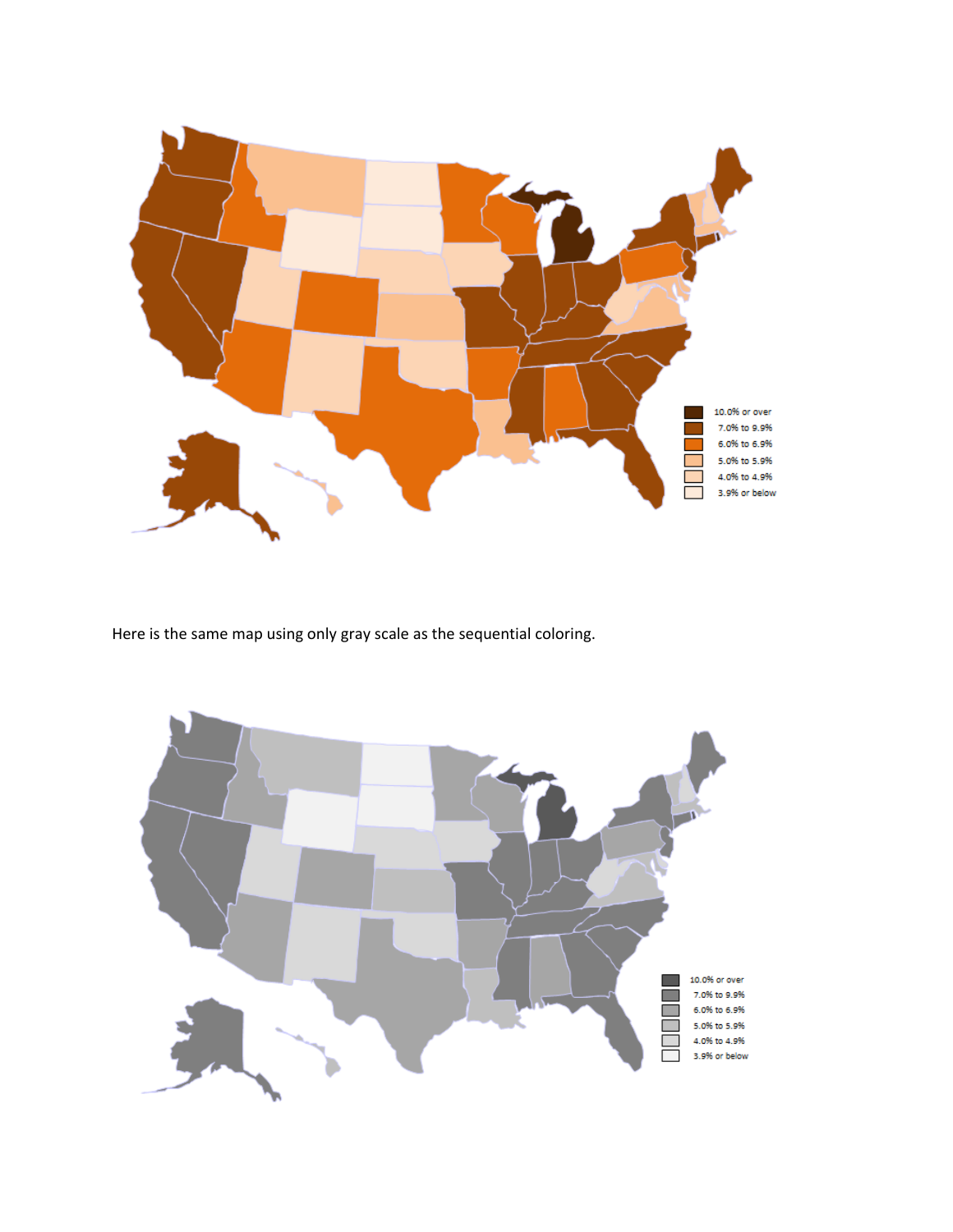Another major issue with these charts though is the difference in scales from month to month and what appears to be an arbitrary grouping of states. Here's a comparison of the legend for the map in December 2008 and October 2011. Notice the different scale for the two legends as well as the groupings within each color.



## **Compare the maps side by side.**



In the December 2008 version the groupings start within a band of 0-1.9% and then move in 1% increments until the purple band which has 3%. In the October 2011 the bands are grouped differently. Below is a straight line band of 1% to outline the color difference.